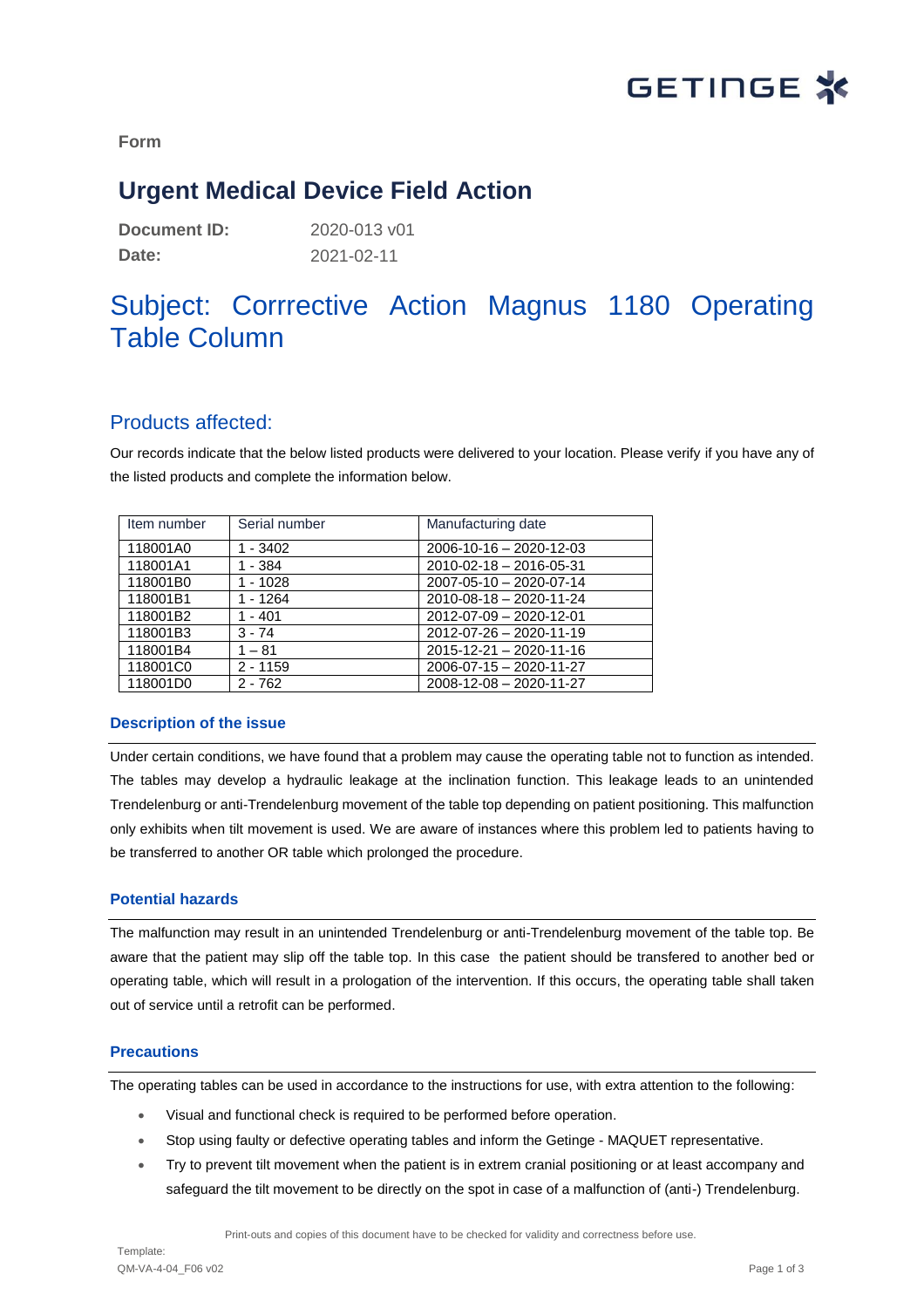#### **Corrective action**

A solution to correct this issue has been developed. Getinge - MAQUET will initiate an immediate field action of all affected MAGNUS 1180 operating table column.

Products manufactured between November 2016 and December 2020 have the highest probability of a hydraulic leacage and will be retrofitted first.

Products manufactured between January 2014 and October 2016 will be retrofitted afterwards. The probability of a hydraulic leacage is lower with these products, but cannot be ruled out.

Products manufactured before January 2014 should be retrofitted at the end. For products that have been in operation since January 2014 or before the probability of a hydraulic leacage is very low.

You will be contacted by your Getinge - MAQUET sales or service representative to plan for the update of your device(s).

Please complete & return the attached acknowledgement form and maintain awareness on this notice and related actions until your MAGNUS 1180 operating table column has been updated to ensure effectiveness of the corrective action.

#### **Distribution**

This Getinge - MAQUET Field Safety Notice needs to be distributed to those individuals who need to be aware within your organization - or to any organization where the potentially affected devices have been transferred. Please maintain awareness of this notice and resulting action for the use period of the device to ensure effectiveness of the corrective action. In cases where you as customer choose not to proceed with completion of the corrective action requirements described above, Getinge - MAQUET cannot accept any responsibility for safety related issues or legal liabilities caused by the failure to respond to this Field Safety Notice. Where required, the competent authorities concerned have been informed about this communication and issue.

We apologize for any inconvenience this may cause and we will do our outmost to carry through this action as swiftly as possible.

Should you have questions or require additional information, please let us know.